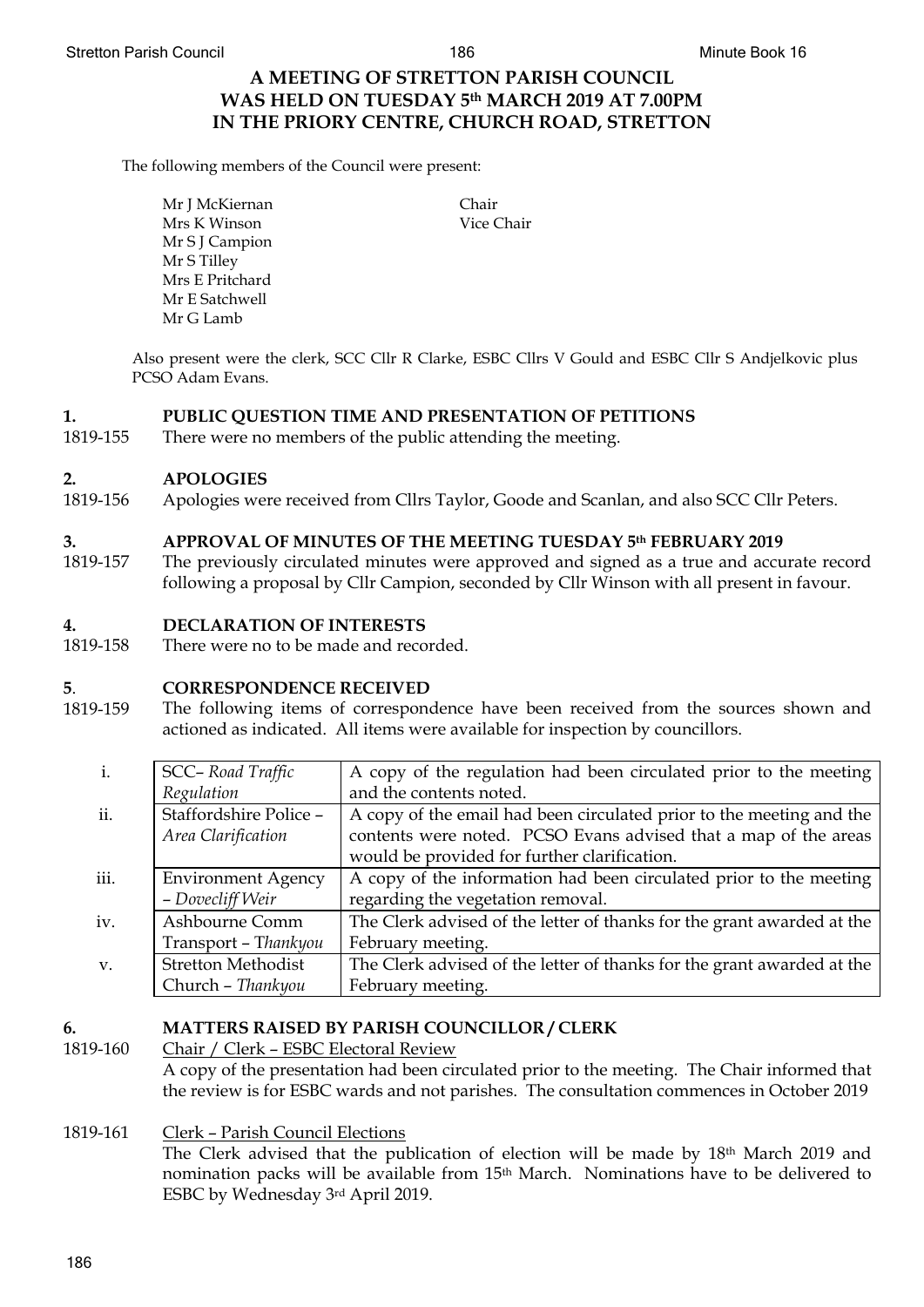## 1819-162 Clerk – Parish Website

The Clerk enquired what councillors had thought of the website that had been emailed to them to view. The Clerk informed that the current website whilst functional was not up to date. Upon discussion it was agreed that a new website, similar to that viewed, should be explored – it should be a Parish Council website and linked to social media.

## **7. COMMITTEE REPORTS AND RECOMMENDATIONS**

1819-163 Priory Centre Management Committee There was nothing to report.

## 1819-164 Open Space Committee

The next meeting will be held on Tuesday 2nd April 2019. Minutes from the February meeting had been circulated prior to this meeting.

The Chair thanked Cllrs Campion and Tilley plus Mr C Winson for the planting of the hedging plants at Bitham Lane Community Park which had been completed despite the guards and canes being ripped out overnight. Cllr Tilley provided further information and photographs of the damage.

The meeting was advised of the discussions that had taken place at the Open Space meeting – reseeding of the field areas at Bitham and Hillfield, wildflower beds to be planted, gravel path to be repaired and clearance works at the Woodland have been completed.

Cllr G Lamb enquired why the new fencing at Bitham had not been the entire length and only parts. Cllr Tilley advised that the fencing had been done to keep people to the designated paths. A review of the hedging and fencing to made in the Autumn.

1819-165 Neighbourhood Plan There was nothing to report.

## **8. REPORTS BY STAFFORDSHIRE COUNTY COUNCILLOR, EAST STAFFORDSHIRE BOROUGH COUNCILLORS AND STAFFORDSHIRE POLICE**

- 1819-166 SCC Cllr Clarke advised :
	- that the flood at Horton Avenue/Beech Road was reported and a full proper investigation is to be undertaken as to the reasons for this.
	- A £20,000 allocation has been made to each County Councillor for their division from April to spend on highway works such as drains, pot holes etc. The Parish Council was asked to provide a list of areas that need work so that the County Councillors can collate works.
	- The Derby Road drains are to be cleaned in April. Main roads are on an annual rota for maintenance and other roads are three yearly.

Cllr Campion advised that the flooding on Horton Avenue was probably due to the burst water main opposite McDonalds Restaurant. The pumping station on James Brindley Way takes the surface water from the James Brindley Way island to the Beech Hotel which then flows to the Trent. The ditch by Rumenco takes surface water from elsewhere, into the Trent

ESBC Cllr Gould advised that the budget had been set by ESBC and asked if the planter had been completed at Church Road. The Clerk confirmed that this had been done and that a plaque was to be arranged.

The Chair enquired where the benches, installed by ESBC, were on the Woodlands area that are mentioned in the election leaflets. Cllr Gould advised that she would double check and advise the Clerk.

PCSO Evans introduced himself to the meeting and provided an update on the crime statistics comparisons for the last 12 months. It was noted that the numbers of reported crimes are small which results in high percentages.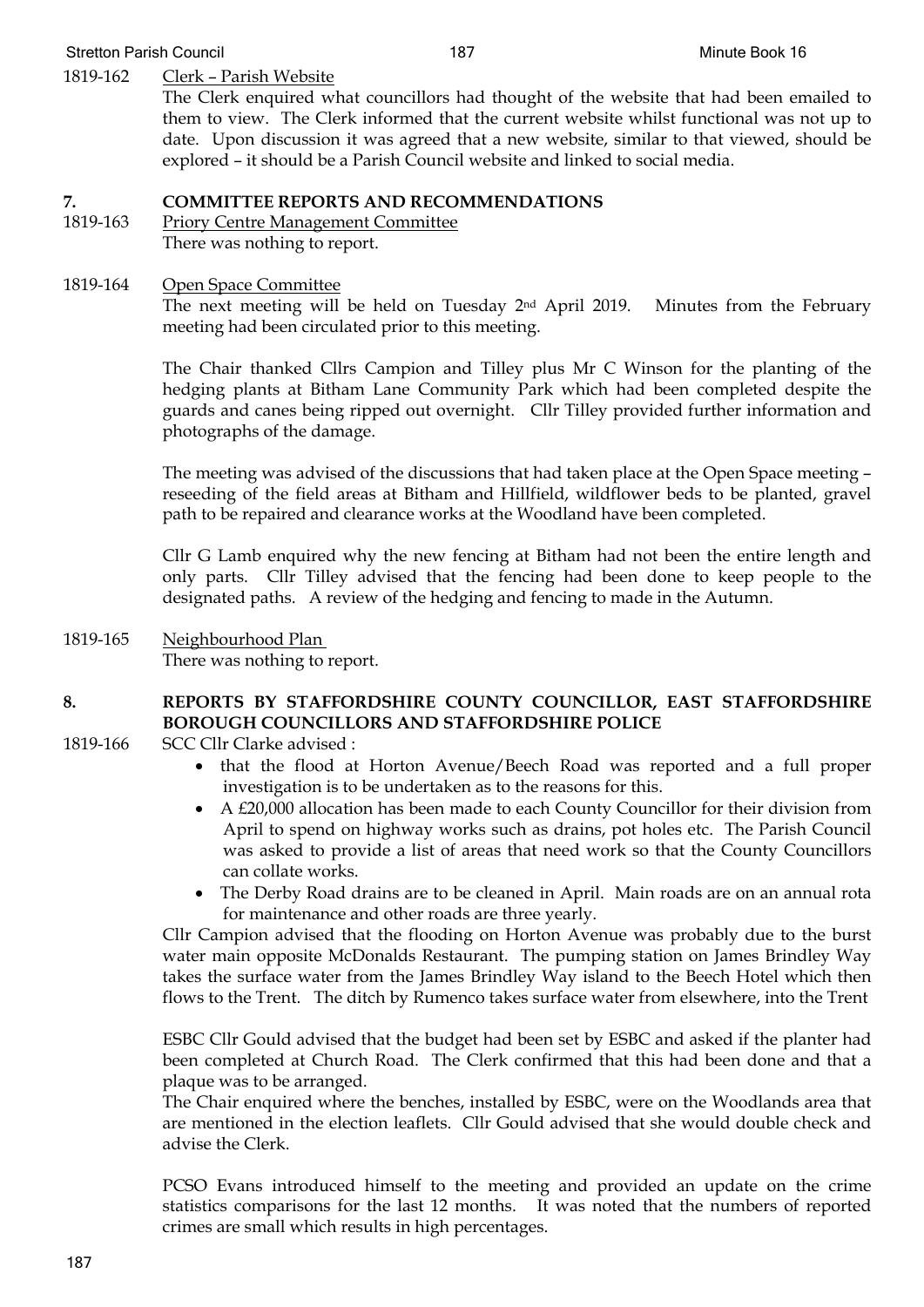Cllr Campion advised that he had reported a vehicle dealing drugs outside his property but the response took 50 minutes. PCSO Evans advised that incidents are graded – Grade 1 are 999 emergency calls which have to be responded to within 9 minutes; Grade 2 are incidents for response within an hour and Grade 3 are for response by the Neighbourhood Team when available. PCSO Evans informed that there is now an online reporting system and linked to social media.

Cllr Winson advised of a vehicle that had been parked at Jubilee Playing Fields and it had been apparent that the people in the vehicle were taking drugs. Cllr Winson advised that this same vehicle had been seen dealing on Stirling Rise aswell in the past few weeks.

Cllr Winson informed that the residents of Beech Lane are experiencing problems with children, allegedly from the Canalside Development, who are damaging vehicles. PCSO Evans encouraged the residents to report the damage so that patrols can be undertaken. SCC Cllr Clarke advised that Shobnall Parish had had some similar problems and this had been solved in collaboration with the PCSOs and Burton Albion Community Trust, who had engaged with the young people and funded activities.

## **9. DATE TIME AND VENUE OF NEXT MEETING**

1819-167 The next meeting will be Tuesday 2nd April 2019 at the Priory Centre at 7.00pm.

## **10. PLANNING APPLICATIONS AND PLANNING MATTERS**

1819-168 The Clerk had circulated a register of valid planning applications with status prior to the meeting, for consideration and updated on the current status.

> Councillors considered the application at 23 Main Street for removal of a thorn and cherry tree. Cllr Tilley advised that he did not think this was warranted and the applicant had already done work to the cherry tree which was detrimental.

> Cllr Lamb updated that SCC Highways had responded to the Gladman application and it was expected to go to Planning Committee in April.

> Cllr Lamb advised that attempts had been made to obtain clarification as to the Bitham Lane / Harehedge Lane junction improvements and carparking plus improvements to the A38 junction. Cllr Lamb had received a letter from SCC Cllr Atkins following a freedom of information request and funding from the Glenville Farm was not available for the highway works and they would expect 106 from other local developments. Cllr Tilley advised that the highway works had been promoted as part of the Glenville Farm proposal presentation. Councillors were unanimously concerned about the lack of proposed and agreed highway improvements and the increased traffic that is and will be using Stretton.

## **11. FINANCE**

1819-169 A copy of the payments schedule and monthly/year to date budget sheet were circulated. Following a proposal by Cllr S Tilley and seconded by Cllr S Campion the following payments / receipts were unanimously approved :

| TITTILIN T |                       |                           |         |
|------------|-----------------------|---------------------------|---------|
| BAC040219  | ASHBOURNE COMM TRANS  | <b>DONATION</b>           | 500.00  |
| BAC050219  | STRETTON METHODIST    | GRANT DONATION            | 3000.00 |
| DD         | BT.                   | TELEPHONE<br><b>BB</b>    | 83.46   |
| BAC060219  | C ALLEN               | <b>SALARY</b>             | 1078.12 |
| BAC070219  | MRS A J SMTTH         | SALARY AND REIMBURSEMENTS | 1994.18 |
| BAC080219  | INLAND REVENUE        | PAYE/NI FOR AJS/CA        | 986.35  |
| DD.        | PEOPLES PENSION       | CONTS FOR AJS/CA          | 362.24  |
| BAC010319  | PJC TREE SERVICES     | TREE WORKS HILLFIELD      | 320.00  |
| BAC020319  | WOODGROW HORTICULTURE | HEDGE PLANTS<br>CANES ETC | 634.58  |

PAYMENTS